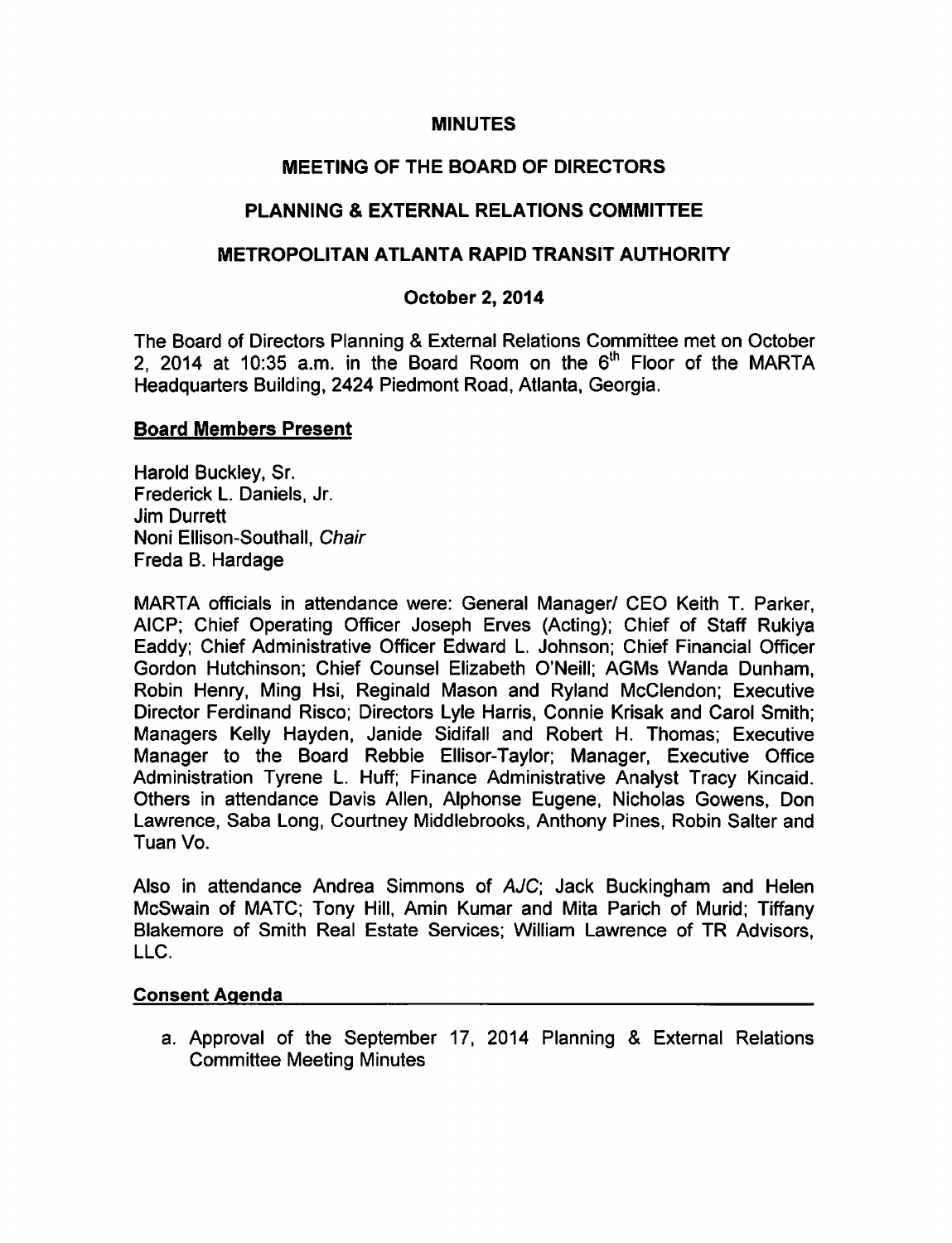On motion by Mr. Daniels seconded by Mr. Durrett the Consent Agenda was unanimously approved by a vote of 3 to 0, 3 members present.

#### Individual Agenda

## Briefing - FY2015 Service Standard Modifications

Mr. Hayden briefed the Committee on the proposed modifications for the FY2015 Bus, Rail and Mobility Service Standards.

#### What Are Service Standards & Why Are They Needed?

 $\triangleright$  Service Standards support MARTA's ongoing mission to provide a safe, clean, reliable and cost effective public transportation system that meets mobility needs, contributes to sustainable growth and development, and improves the quality of life in the Atlanta metropolitan region

#### Role of the MARTA Board

- $\triangleright$  State Requirements (Marta Act)
	- Consistent with the Authority's enabling legislation (the MARTA Act) and other external mandates, such as Title VI of the Civil Rights Act of 1964
	- Should be Board adopted not later than 120 days after the end of each fiscal year
- $\triangleright$  Federal Requirements
	- Public Hearing requirements for fare and service change, charter/school service restrictions, service requirements for seniors or persons with disabilities (ADA) and Title VI (Civil Rights Act of 1964)

#### What Services Are Monitored?

- $\triangleright$  Bus and Rail Headways
	- Hours of Service and Frequency of Service
- $\triangleright$  Bus and Rail Load Factors (how many people per bus or per rail car)
	- o Bus maximum is 150% of a seated load (40 foot bus =  $60$ passengers)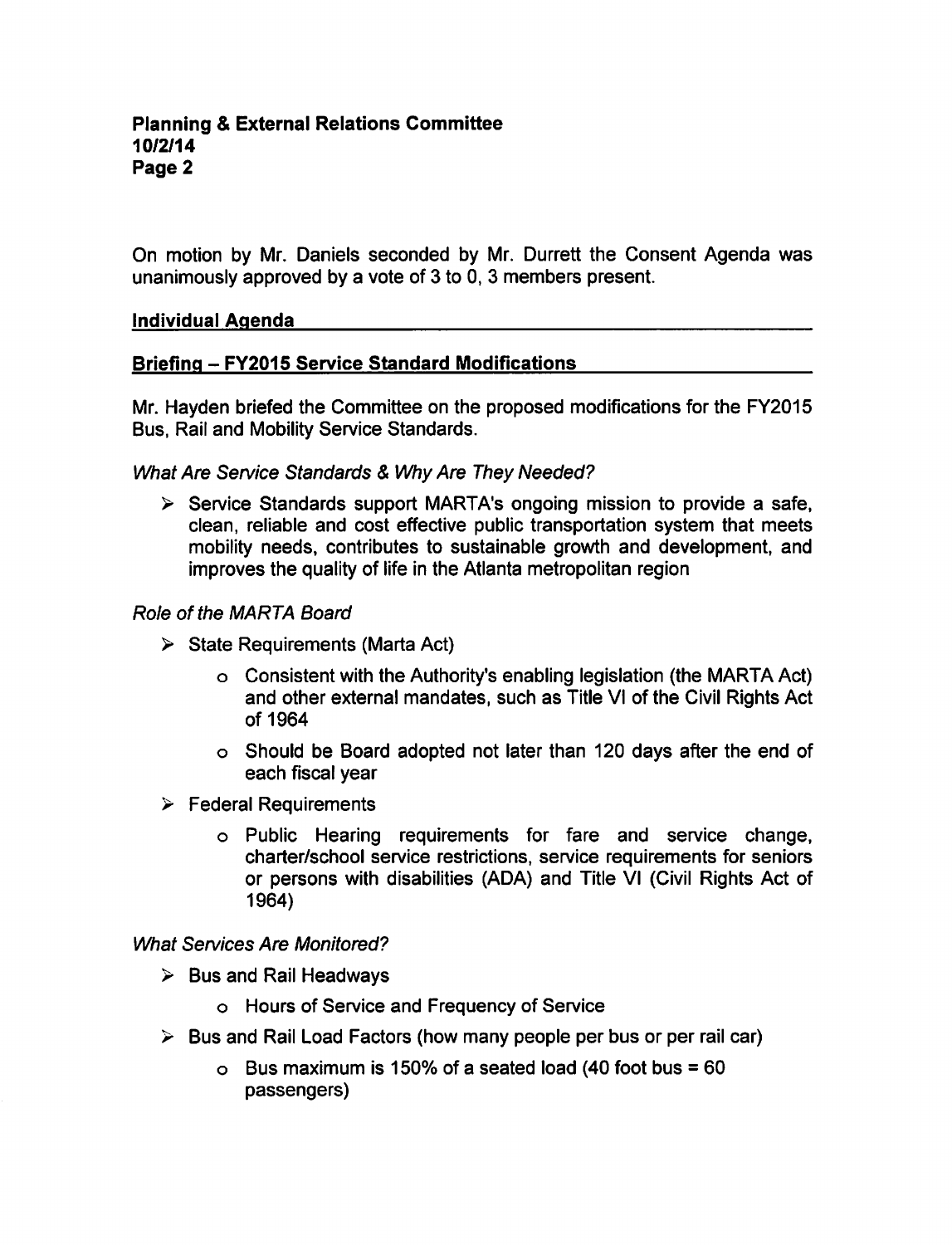- $\circ$  Rail maximum is 150% of a seated load (6 cars/train = 576 passengers)
- $\triangleright$  Productivity standards (part of the KPI reporting system)
- $\triangleright$  Requests for New Service; Extensions of routes or expanded service hours
- $\triangleright$  Bus Stop Spacing and amenities
- $\triangleright$  Transit Access (physical distance from transit)

# What Are The Categories of Bus Service?

- $\triangleright$  Service is split into four (4) categories routes are only compared with routes within their category to determine their performance
	- $\circ$  Core Service Served at each end by a rail station or major trip generator and has similar ridership in both directions of travel
	- $\circ$  Lifeline Service Links areas of low income or transit dependency to public facilities (hospitals, government centers, activity centers, etc.)
	- $\circ$  Less than 2000 Service Service that has less than 2000 passengers per day and does not serve a lifeline facility
	- $\circ$  Peak Hour Service Only Route operates only during the peak time of the day on weekdays only

## Updates for FY15

- $\triangleright$  There are changes to the FY 2015 Service Standards which move to improve the service offered to the customer, clarify or add to language that has evolved over the past year. These changes include:
	- Modifications to Rail Headways
	- Clarifications of language and updates of definitions and data (Based the Moving Ahead for Progress in the 21st Century Act (MAP-21), and FTA Feedback)
	- Addition of vehicles amenities
	- Addition of metrics to fixed route bus performance, rail on-time performance and mobility on-time performance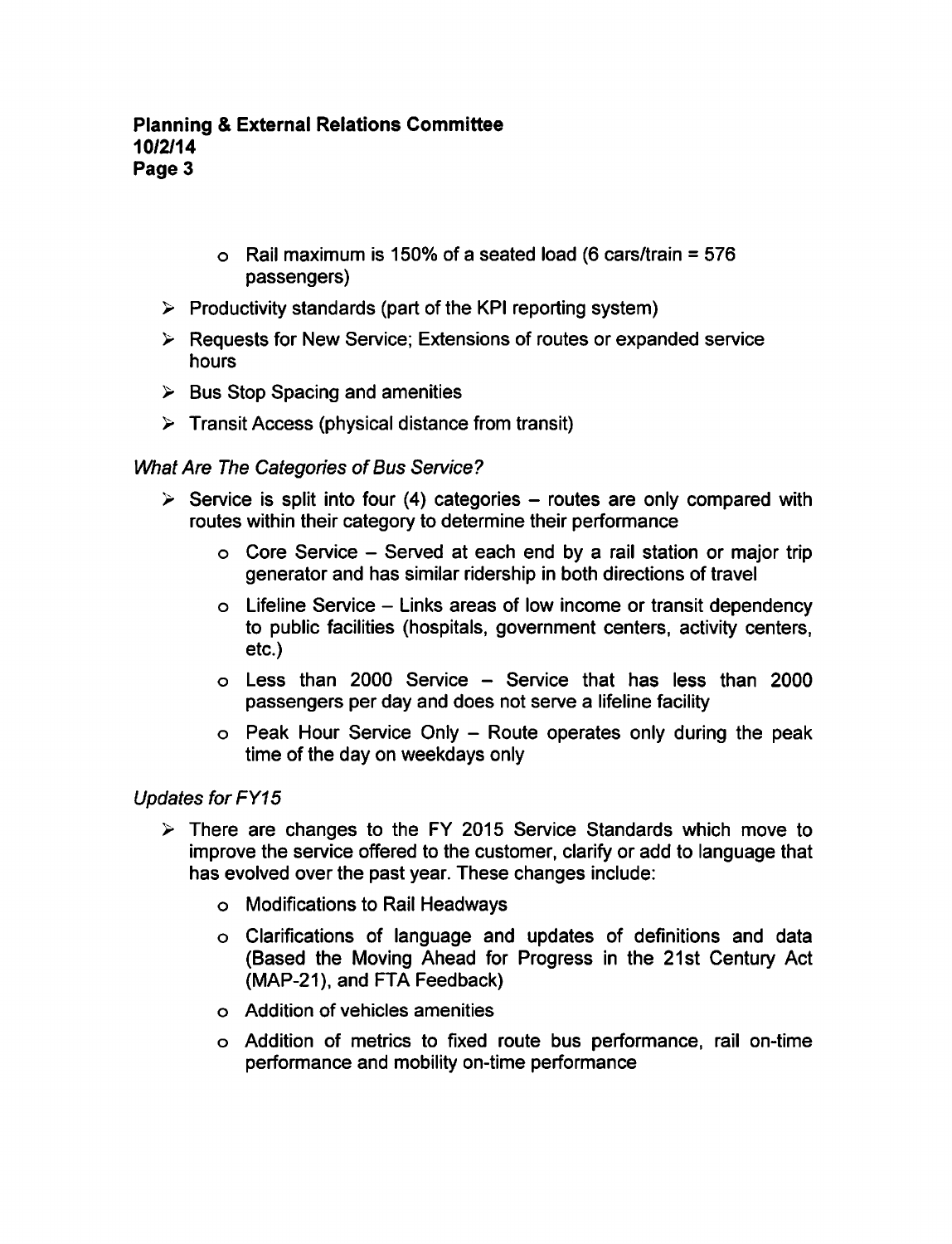### **Planning & External Relations Committee** 10/2/14 Page 4

## Next Steps

- $\triangleright$  Notify staff of any changes
- $\triangleright$  Request conditional approval of Service Standards document for FY2015
- Conduct Board vote at November 2014 meeting formally approving Service Standards for FY2015

## Briefing - FY 2014 End-of-Year Ridership

Mr. Thomas briefed the Committee on recent trends in MARTA Ridership.

- $\triangleright$  FY 2014 MARTA ridership was about 129.12 million passenger boardings, about 0.6% below the previous fiscal year and about 0.9% below the projection
- $\triangleright$  Passenger Revenue directly associated with boardings (that is, excluding parking, media fees, etc.) fell by about 1.3% from FY 2013 and was about 2.0% less than expected
- $\triangleright$  Ridership was lower primarily due to the loss of about 1.2 million passenger boardings as a result of the winter storms in January and February of 2014; however, even if this loss had not occurred, FY 2014 MARTA ridership would have exceeded the previous year's only by about 1.0% and would have been only about 0.7% above the forecast
- $\geq$  The average fare for FY 2014 was \$1.0461 (dollars of revenue from boardings divided by number of boardings), which was about one cent lower than expected – possibly due to the bogus fare media in circulation during the first half of the fiscal year, as the ridership would have been recorded by the Breeze system without corresponding revenue (at least not for MARTA)
- $\geq$  By mode, FY 2014 Rail ridership was 1.2% less than for a year earlier, Bus ridership rose 0.1% and Mobility ridership showed a 0.4% rise
- $\ge$  June's Bus ridership (up 7.4%) showed a notably better performance versus the previous year than did Rail ridership (up 1.7%), probably due to better data capture stemming from the new Bus "closed door" policy at Rail stations
- $\geq$  Against projections for the year, Rail ridership was 1.6% low, Bus boardings were  $0.2\%$  low, and Mobility trips were  $0.1\%$  low  $-$  all three modes had essentially stable ridership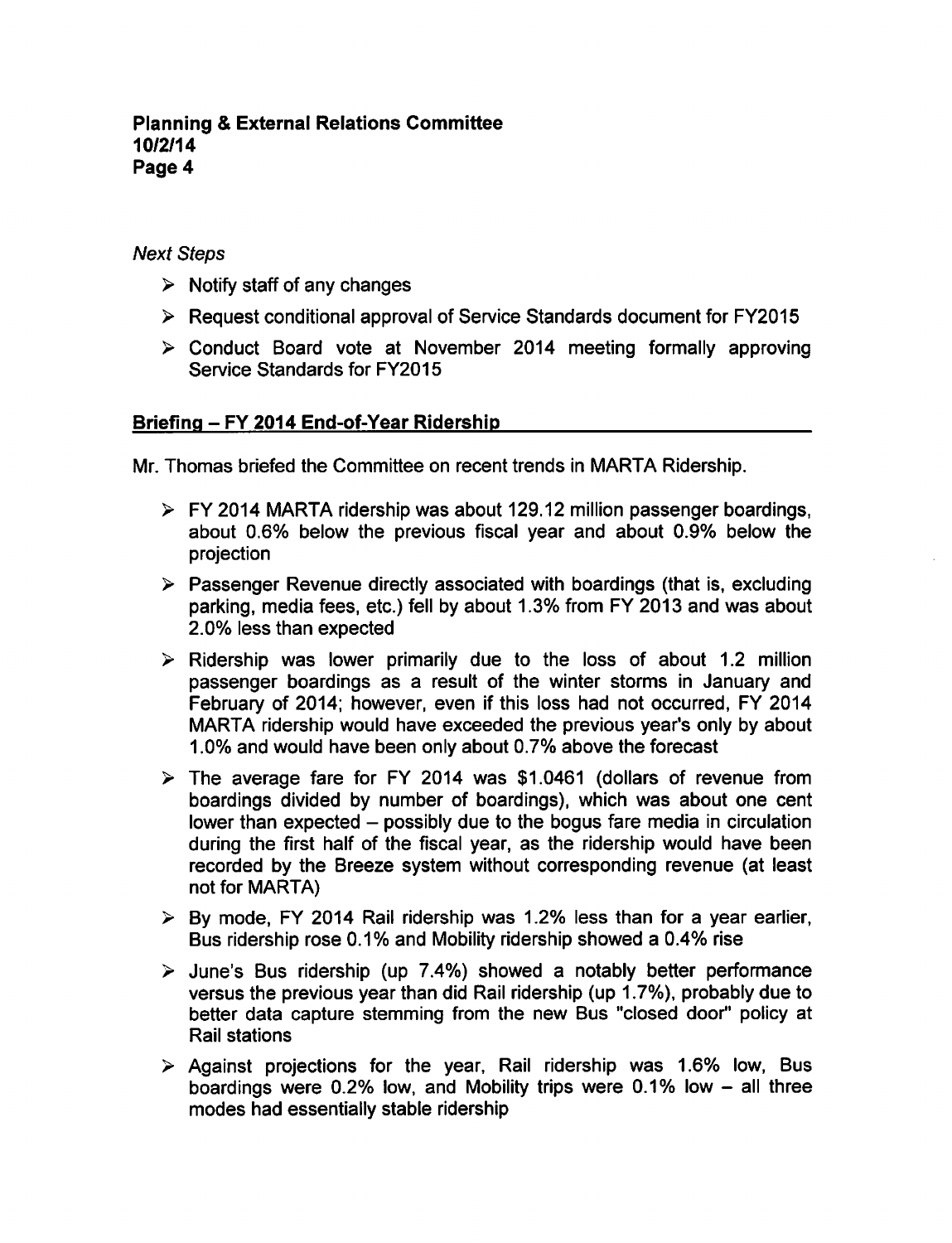- $\geq$  By service day type, average weekday ridership increased 0.5% between FY 2013 and FY 2014, average Saturday ridership showed virtually no change and average Sunday ridership rose 0.3%
- $\triangleright$  By fare payment method, FY 2014 time pass ridership declined about 6-4% for FY 2014 while stored value (and Bus cash) ridership rose about 3.1%, and stored trip boardings had a 5.7% increase
- $\triangleright$  During this period, stored time pass boardings were only about 44.7% of all ridership, while five years ago, they made up 63.2% of all passenger boardings - this decline has been due mostly to the two price increases for time period passes (in October 2010 and October 2011) relative to the prices of other fare media

# Briefing - The Office of Research & Analysis

Ms. Smith briefed the Committee on MARTA's Office of Research & Analysis.

Who We Are

- Total Staff-63
- Over 10 countries represented
- Staff members hold PhDs, Masters, Six Sigma Black Belts
- Ages of Office personnel range from 18 to 65
- Staff tenure includes several members with 20+ years at MARTA

What We Do

- The Office of Research & Analysis (R&A) touches every MARTA department with critical information and analyses:
	- On-Time Performance
	- Budget Forecasting
	- Ridership reporting
	- Marketing Research including Customer Satisfaction/Loyalty
	- System Health Monitoring
	- o NTD Reporting
	- Benchmarks and Best Practice Studies